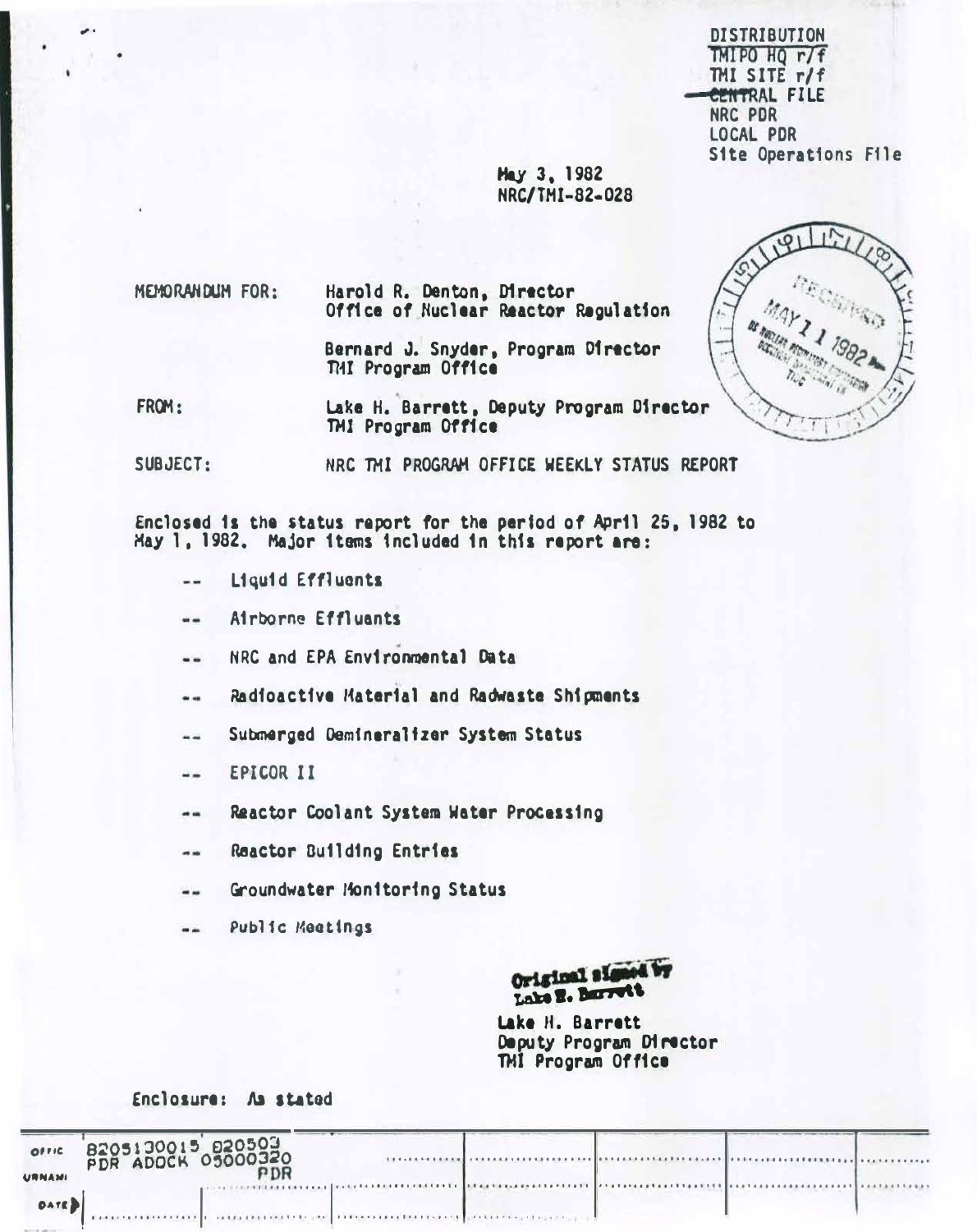Harold R. Denton Bernard J. Snyder cc w/encl: **EDO** DGC Office Directors Commissioner's Technical Assistants NRR Division Directors NRR A/D's Regional Directors IE Division Directors **TAS EIS** TMI Program Office Staff (15) **PHS EPA DOE** Projects 8r. #2 Chief, ORPI, RI ORPI Chief, RI Public Affairs, RI State Liaison, RI



May 3, 1982

 $-2-$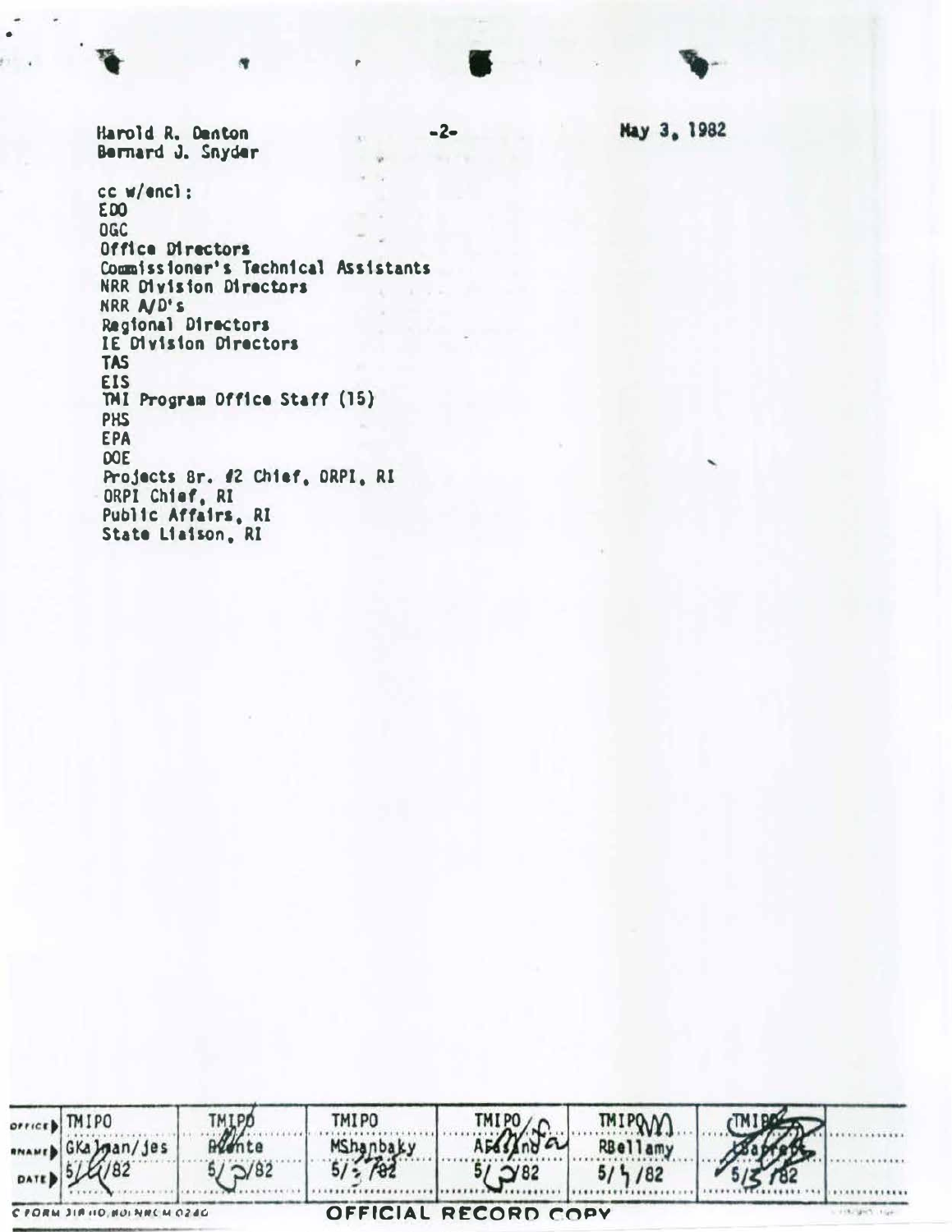### HRC THI PROGRAM OFFICE WEEKLY STATUS REPORT

April 25, 1982- Hay 1, 1982

Plant Status

Core Cooling Mode: Heat transfer from the reactor coolant system (RCS) loops to reactor building ambient.

Available Core Cooling Modes: Decay heat removal (DHR) systems, H1n1 DHR (MDHR) system.

RCS Pressure Control Mode: Standby pressure control (SPC) system.

Backup Pressure Control Modes: MOHR and OHR system.

Major Parameters (as of osoo. April 30. 1982) (approximate values) Average Incore Thermocouples: 102•F Maximum Incore Thermocouple: 129°F

RCS Loop Temperatures:

| 97 °F         | $100$ <sup><math>\textdegree</math></sup> F |
|---------------|---------------------------------------------|
| 82 °F<br>85°F | 81°F<br>85°F                                |
|               |                                             |

RCS Pressure: 96 ps1g

Reactor Building: Temperature: 66°F<br>Water level: Eleva Elevation 283.2 ft.  $(0.5$  ft. from floor) Pressure: -.5 psig Airborne Rad1onuc11de Concentrations:

1.7 E-6 UC1/cc H<sup>3</sup> (sample taken 4/27/82) • 3.2 E-6 uC1/cc KrBS (sample taken 4/27/82)

# 1. Effluent and Environmental (Radiological) Information

Liquid effluents from the TMI site released to the Susquehanna River after processing, were made within the regulatory limits and in accordance with NRC requirements and Ctty of Lancaster Agreement dated February 27, 1980,

During the period April 23, 1982, through April 29, 1982, the effluents contained no detectable radioactivity at the discharge point and individual effluent sources, which originated w1thfn Unit 2, contained no detectable radioactivity.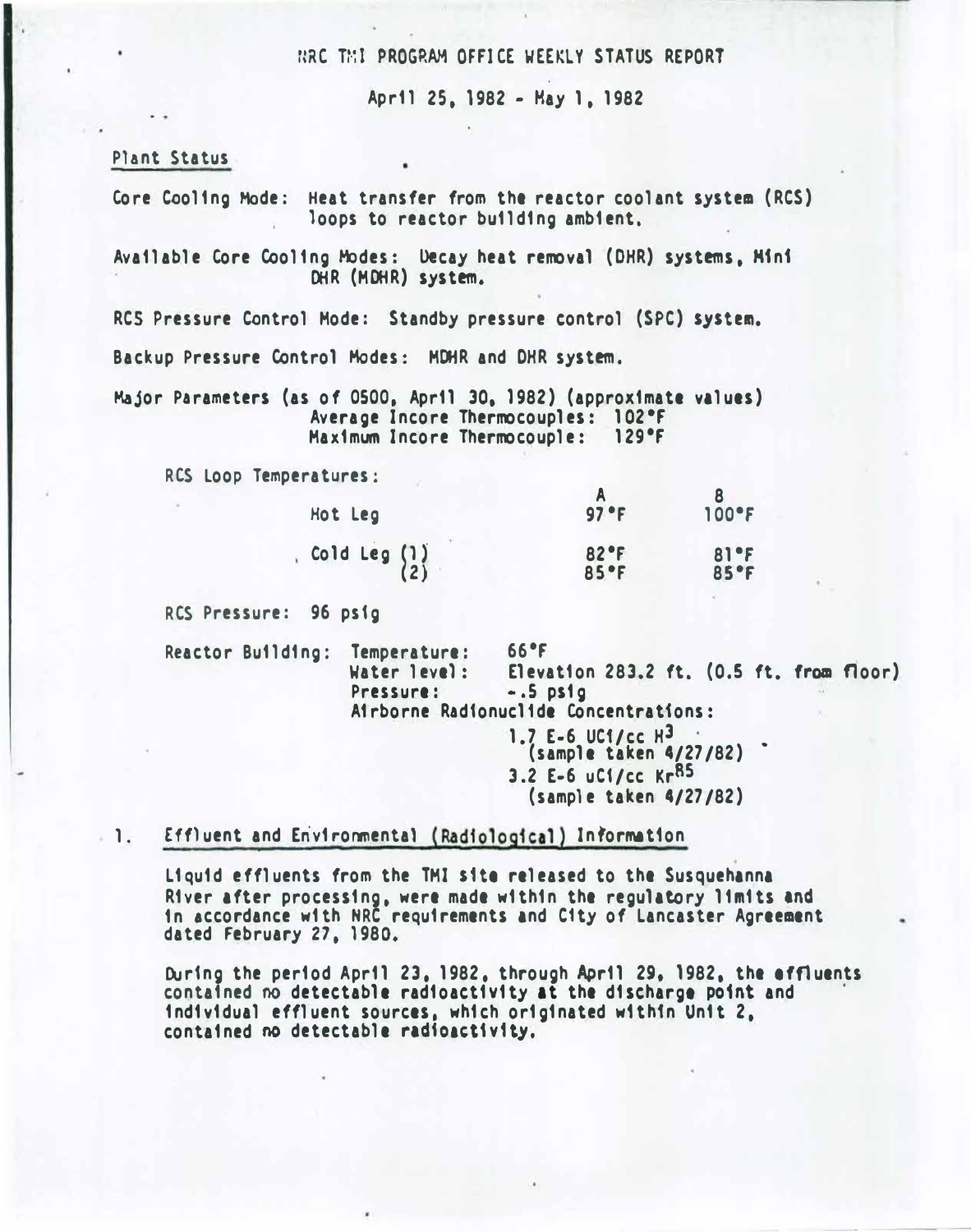# 2. Airborne Effluents

Airborne releases to the environment as measured by licensee installed monitors at discharge stacks are listed below. These releases were well within regulatory limits.

|                                                       | <b>March 1982</b>                                                       |                                                                          |  |  |  |
|-------------------------------------------------------|-------------------------------------------------------------------------|--------------------------------------------------------------------------|--|--|--|
|                                                       | Unit II                                                                 | EPICOR 11                                                                |  |  |  |
| Noble Gases (C1)<br>Particulates (C1)<br>Tritium (C1) | $9.04 \times 10^{2}$<br>$1.39 \times 10^{-7}$<br>3.97 x 10 <sup>1</sup> | $< 2.97 \times 10^{1}$<br>$1.69 \times 10^{-7}$<br>$7.71 \times 10^{-1}$ |  |  |  |

\*Thts indicates an estimate of H-3 releases during March since the release value was based on a short sampling period which may not be representative of the entire monthly release.

### 3. Environmental Protection Agency (EPA) Environmental Data

- .-. The EPA Middletown Office has not received the environmental Kr-85 analytical results for the samples which were taken April 2, 1982, through April 16. 1982, from the EPA's Counting Laboratory at Las Vegas. Nevada. These results w111 be included 1n a subsequent report.
- -· No radiation above normally occurring background levels was detected 1n any of the samples collected from the EPA's air and gamma rate networks during the period from April 21. 1982 through April 29, 1982.
- On April 30, 1982, the EPA reported the January and February 1982  $-1$ results of its tests for tritium (H-3) in atmospheric moisture (see attachment l and 2 for excerpts of EPA press release). The first series of results were reported 1n TMlPO Weekly Status Report dated February 21-27. 1982.
- 4, NRC Environmental Data

Results from NRC monitoring of the environment around the TMI site were as follows:

The following are the NRC air sample analytical results for the ons1te continuous air sampler:

| Sample | Period                         | $[-13]$ $[5 - 37]$<br>$(uCl/cc)$ $(uCl/cc)$ |
|--------|--------------------------------|---------------------------------------------|
| HP-317 | April 2, 1982 - April 28, 1982 | $5.7$ E-14 $5.7$ E-14                       |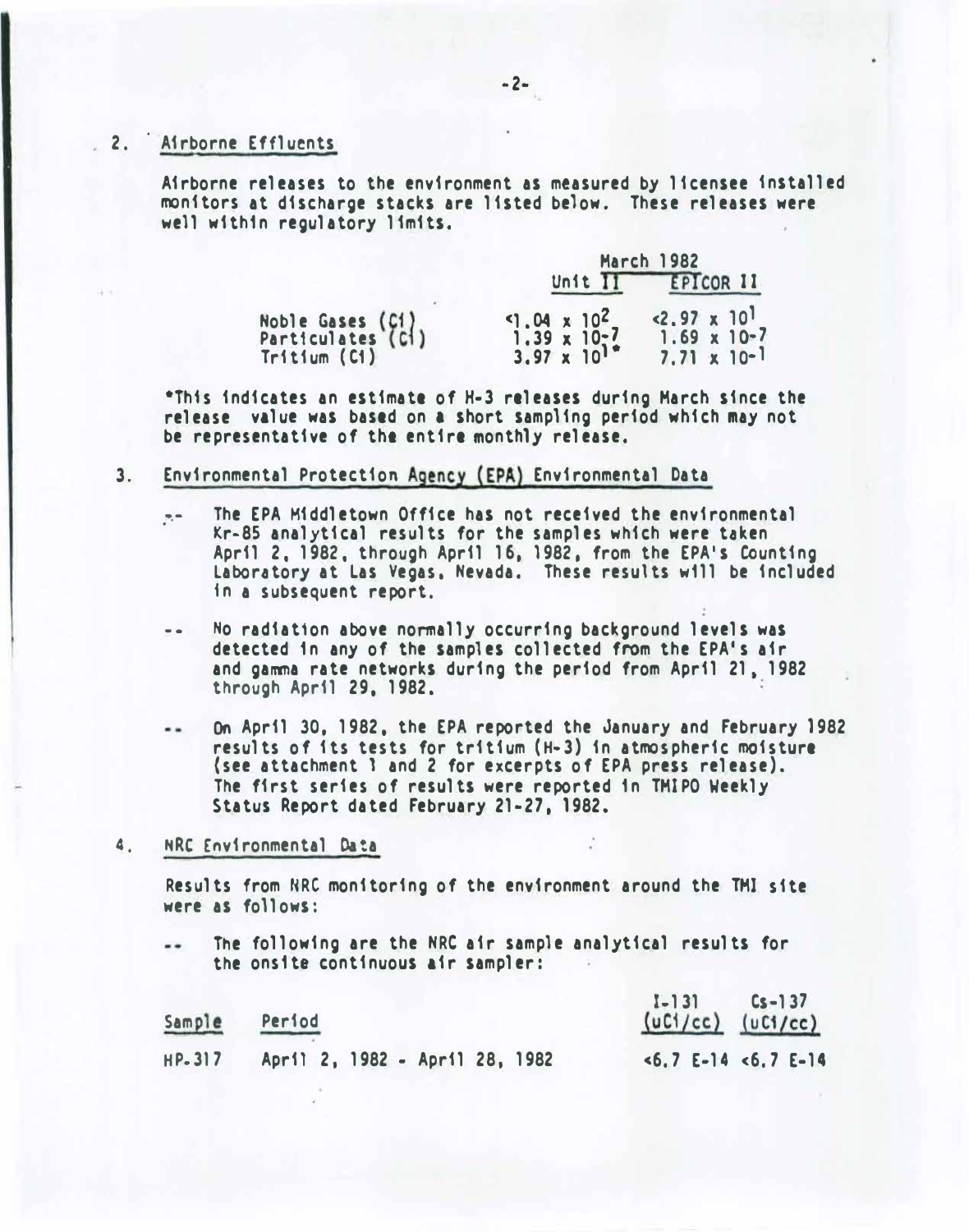- . 5. Licensee Radioactive Material and Radwaste Shipments
	- On Tuesday, April 27, 1982, 15 Unit 1 flush samples (liquids from various locations) were shipped to the Westinghouse Electric Company Laboratory, Madison, Pennsylvania.
	- $\cdots$ On Tuesday, Apr\1 27, 1982, 10 Unit 2 SOS samples (Submerged Oem1neralizer System) were shipped to Oak Ridge National Laboratory, Oak Ridge, Tennessee.
	- On Tuesday, April 27, 1982, one Unit 2 SOS sample was shipped .. to Oak Ridge National Laboratory, Oak Ridge, Tennessee.
	- .. On Thursday, April 29, 1982, three Unit 1 liquid samples (spent fuel pool, borated water storage tank and decay heat A) were shipped to the Babcock and Wilcox Research Center, Lynchburg Virginia.
	- On Thursday, April 29, 1982, three Unit 1 liquid samples (same  $-$ as above) were shipped to the Westinghouse Electric Company Laboratory, Madison, Pennsylvania.
	- On Thursday, April 29, 1982, three Unit 1 liquid samples (same -as above) were shipped to the Nuclear Water and Waste Technology Laboratory, San Jose, California.
	- On Thursday, April 29, 1982, 68 drums and 6 metal boxes containing Unit 2 compacted and non-compacted low specific activity (LSA) trash were shipped to U.S. Ecology, Inc., Richland, Washington.

#### Major Act1v1t1es

- 1. Submer ged Demineralizer System (SDS). The SDS processed approximately 11,000 gallons of reactor coolant bleed tank water during the week. The remaining water in the Reactor Building (approximately 40,000 gallons) 1s now being transferred into the SOS feed tan�s using the jet pump installed into the incore instrument trough in the reactor building. This water will remain in the SOS feed tanks until a sufficient time period is available to process the water without interferring. with preparations for Reactor Coolant System Processing.
- 2. EPICOR II. The EPICOR II system commenced processing SDS effluent during the week.
- 3. Reactor Coolant System (RCS) Water Processing. Engineering and construction efforts by the licensee are continuing in preparation for RCS processing which 1s presently scheduled to commence aroun<sup>d</sup> the middle of May 1982. NRC/TMIPO review of the procedures needed to commence RCS �ater processing is expected to be completed during the week of May 3, 1982. The NRC/TMIPO site office, with support from the Chemical ' Engineering Branch, NRR, is reviewing the licensee's request to revise the Recovery Operations Plan to incorporate changes to accomodate RCS processing.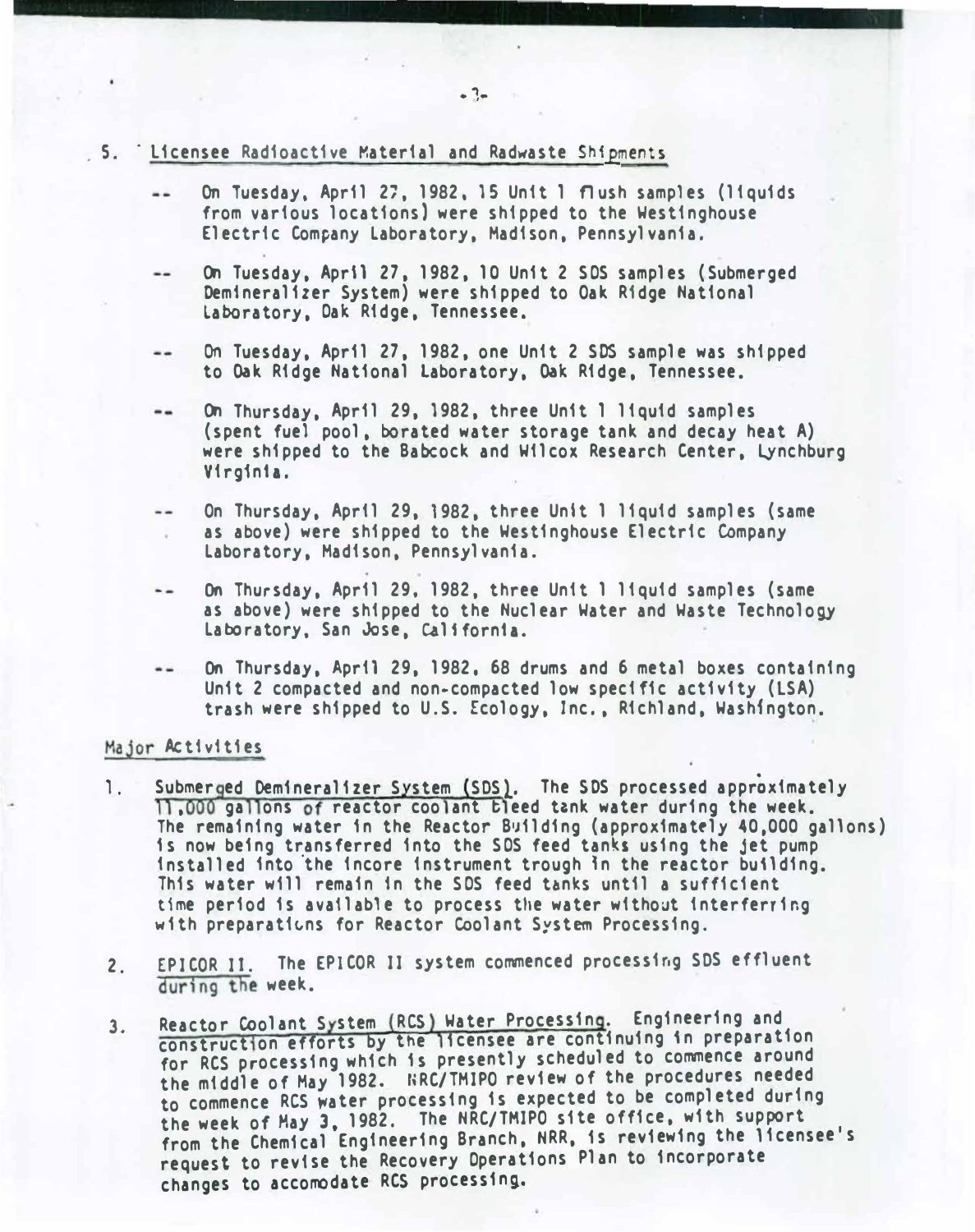. 4. Reactor Building Entries. The jet pump installation to remove the remaining six inches of water from the reactor building (RB) basement was completed during the RB entry on Wednesday, April 28, 1982. The pump was energized from outside the RS on Thursday evening and began pumping the estimated 40,000 gallons (30,000 gallons of original sump water plus 10,000 gallons of water from the decontamination experiment) of water from the RB basement to the SDS feed tanks at approximately 10 GPM. On Sunday, May 2, 1982, the pumping operation was secured when filters on the inlet line to the SOS feed tanks reached 40 PSI of differential pressure {plugged filter indication) and pump flow decreased to 2 GPM. Approximately 36,000 gallons of water were pumped from the sump before the high differential pressure was reached.

Additional work inside the RB on Wednesday included the testing of six RB smoke detectors. The smoke detectors are part of the RB fire protection system and are designed to activate an alarm in the control room and automatically to secure portions of the R8 ventilation system. None of the six detectors performed their designed functions during the test. Technicians are trouble shooting the fire protection circuits from outside the RB to determine the cause of the malfunction.

The next RB entry is scheduled for Wednesday, May 5, 1982. <sup>A</sup> health physics technician will perform an area and airborne radiation survey of the RB before any other work is undertaken to.determine how the removal of the sump water affected the RB radiation levels.

5. Groundwater Monitoring Program. As part of the groundwater monitoring program, weekly water samples are taken from test borings 1, 2, 3. 10. 16, and 17. The weekly samples are analyzed by the onsite laboratory. Once per month the water samples are sent to two independent laboratories offsite. The latest ons1te analysis results are available from samples taken on April 26, 1982. Offs1te samples results for all wells are available for samples taken on March 2, 1982. Based on the available sample results, tritium concentrations in the groundwater have remained 1n the same range as those reported in previous Weekly Status ·Reports. Except for tritium. there have been no other radfonuclides detected in the latest water samples.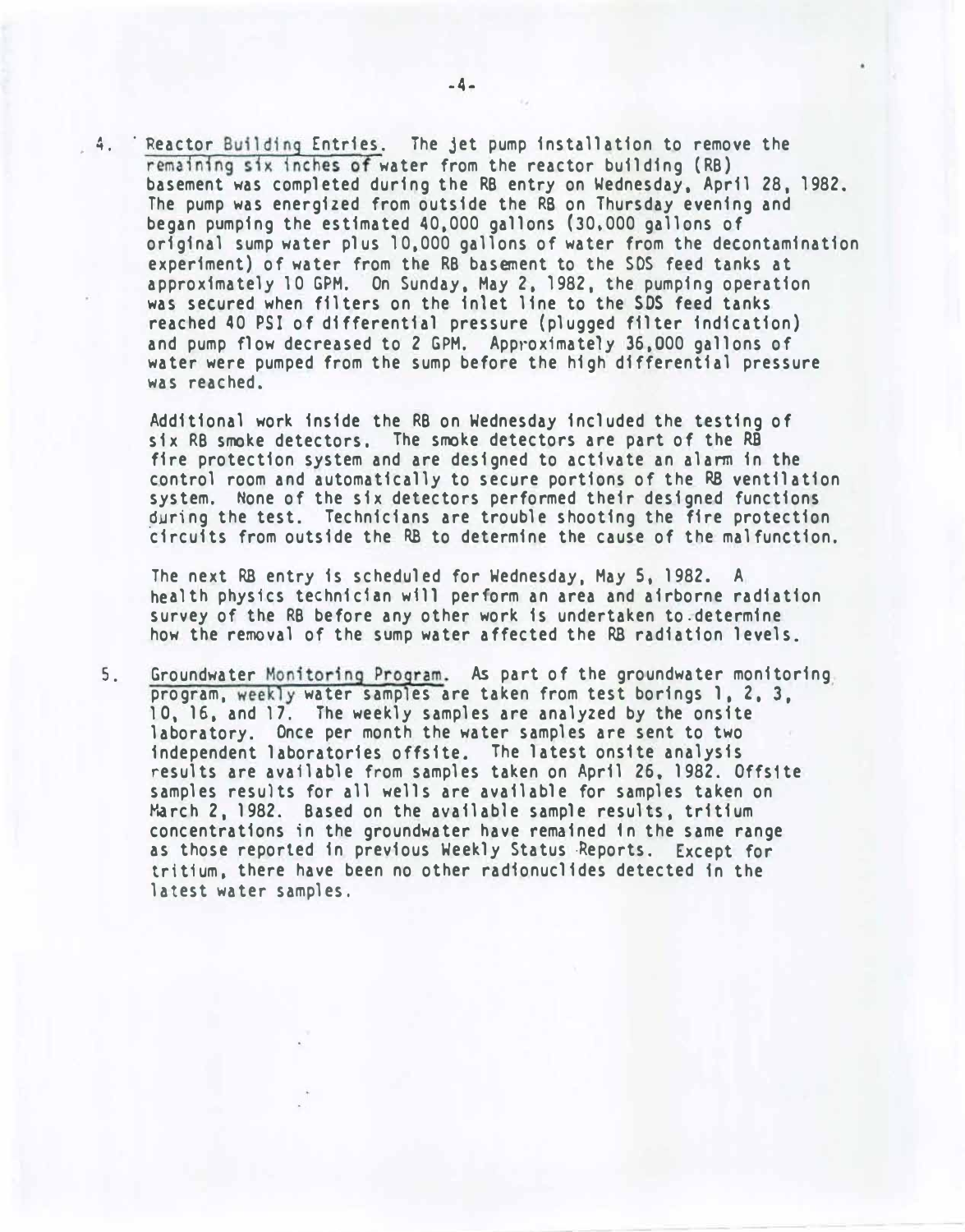#### Past Meeting

On Tuesday, April 27, 1982, Lake Barrett met with a group of Middletown mothers to discuss progress on the cleanup at TMI Unit 2, various funding pl ans for Unit 2 cl eanup, Unit 1 steam generator repairs and sources of GPU funding for steam generator repairs. They expressed their opinion that Unit 1 should not be restarted until Unit 2 was cleaned up.

#### Future Meeting

- 1. On Tuesday, May 4, 1982, Harold Denton, Bernard Snyder and Lake Barrett will testify in Washington, DC, before Senator Alan K. Simpsons' Senate Subcommittee on Nuclear Regulation, Evnironment and Public Works Committee.
- 2. On May 11, 1982, Lake Barrett will meet a group of Middletown mothers to discuss issues and concerns related to the cleanup program at TMI Unit 2 and the status of Unit 1.
- 3. on Hay 11, 1982, lake Barrett will participate in a panel discussion on TMI issues to be aired on cable television in the Central Pennsylvania area. Other panelists include, Susan Shanaman, Chairman of State Public Utility Commission; General DeWitt Smith, Director of Pennsylvania Emergency Management Agency; Representative James Wright, Chairman House Select Committee on TMI; respresentatives from Union of Concerned Scientists; Bipartisan Committee to Vote No; GPUN, and TMI Friends and Family.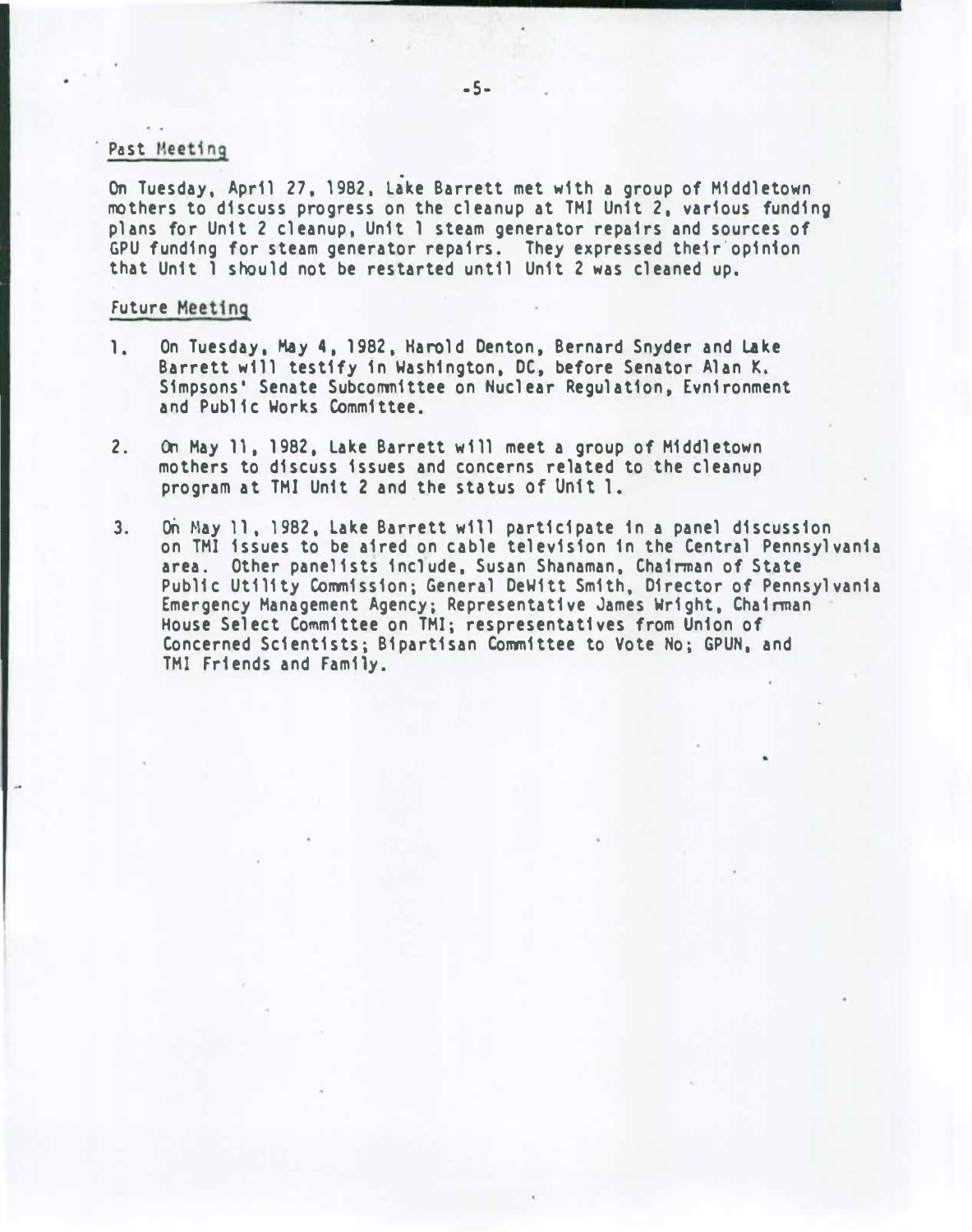### ATTACHMENT 1

### SAMPLING FOR TRITIUM IN ATMOSPHERIC MOISTURE

Atmospheric moisture collectors are operated near TMI and at a control station in Wernersville to monitor tritium (3H) in atmospheric moisture. Tritium exists 1n the environment worldwide, mostly in the form of water in which one or both hydrogen atoms has (have) been replaced by a tritium atom. as a result of nuclear weapons testing, nuclear power generation, fuel reprocessing and from natural sources. Pre-TMI monitoring data indicate that surface water, drinking water and precipitation 1n the TMI area will contain from an average of 0.3 pCi/ml of tritium with values as high as 0.6 pCi/ml within the expected range.

The analytic results for samples collected from 01/07/82 to 03/05/82 are given jn the following table. The concentration of tritium 1n water collected from air at Middletown, Goldsboro, and Wernersville was in the expected range. The concentration of tritium in water collected from air at the TMI Observation Center continues to be slightly elevated but the resulting concentration of tritium in a1r is less than l/10,000 (0.01�) of the Federal 11m1t.

EPA 156/04/30/82